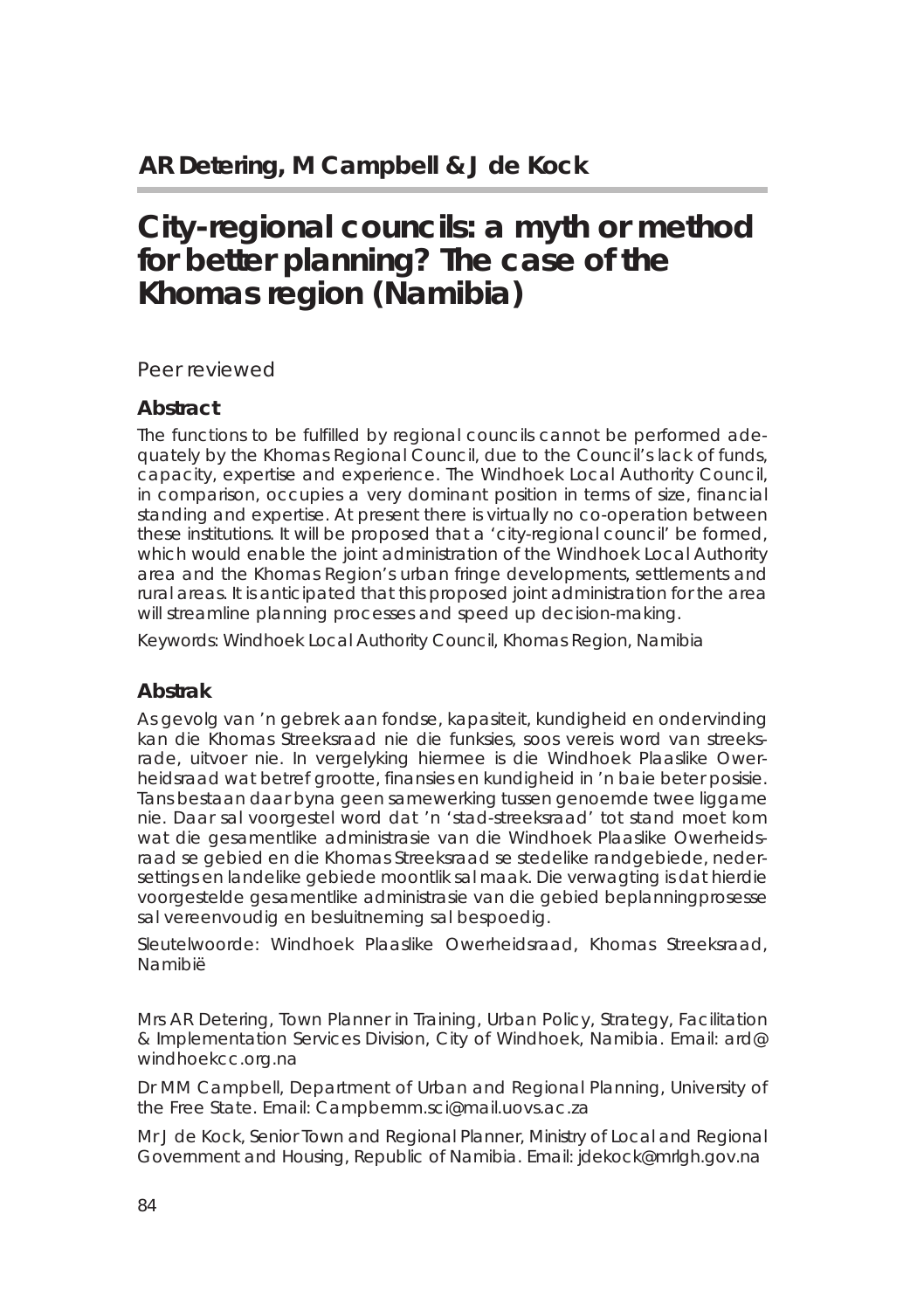### **1. Introduction**

The Khomas region (please refer to Figures 1 & 2) is one of<br>Namibia is thirteen regions and is located in the central part of<br>Namibia (Republic of Namibia, 2003: 3). It is the only region in<br>Namibia that has a dominant urb **The Khomas region (please refer to Figures 1 & 2) is one of** Namibia's thirteen regions and is located in the central part of Namibia that has a dominant urban character, as eight of the region's nine constituency's fall within the area of the city of Windhoek. In comparison to the other regions, the Khomas Region is well endowed with basic infrastructure. Windhoek forms an important railway junction, and the major international airport of the country. Hosea Kutako International, is also located in this region.

Namibia's Regional Councils Act of 1992 determines that a regional council be established in respect of regions determined in accordance with Article 103 of the Namibian Constitution. The main functions of the regional councils are to undertake the planning of the region for which it has been established. Furthermore; the regional councils are responsible for the establishment, management and control of settlement areas within the region (Republic of Namibia, 1992).

Hall (1992: 63) refers to a region as a place that is specifically concerned with economic development issues, for example high unemployment and low income in relation to rest of the country. To manage regional issues like these demand a special expertise. The functions to be fulfilled by a regional council cannot be adequately performed by the Khomas Regional Council due to the Council's lack of funds, capacity, expertise and experience. The Windhoek Local Authority Council, in comparison, occupies a very dominant position in terms of size, financial standing and expertise. At present there is virtually no co-operation between these institutions. Therefore, a management structure for a new Windhoek City-Regional Council is an imperative that will serve to improve urban and regional planning and decision-making.

**2. The need for planning**

According to Banfield (1973: 139),

*Planning is the process by which he (the planner) selects a course of action (a set of means) for the attainment of his ends. It is 'good' planning if these means are likely to attain the ends or increase the chances of their attainment. It is by the process of rational choice that the best adaptation of means to ends is likely to be achieved.*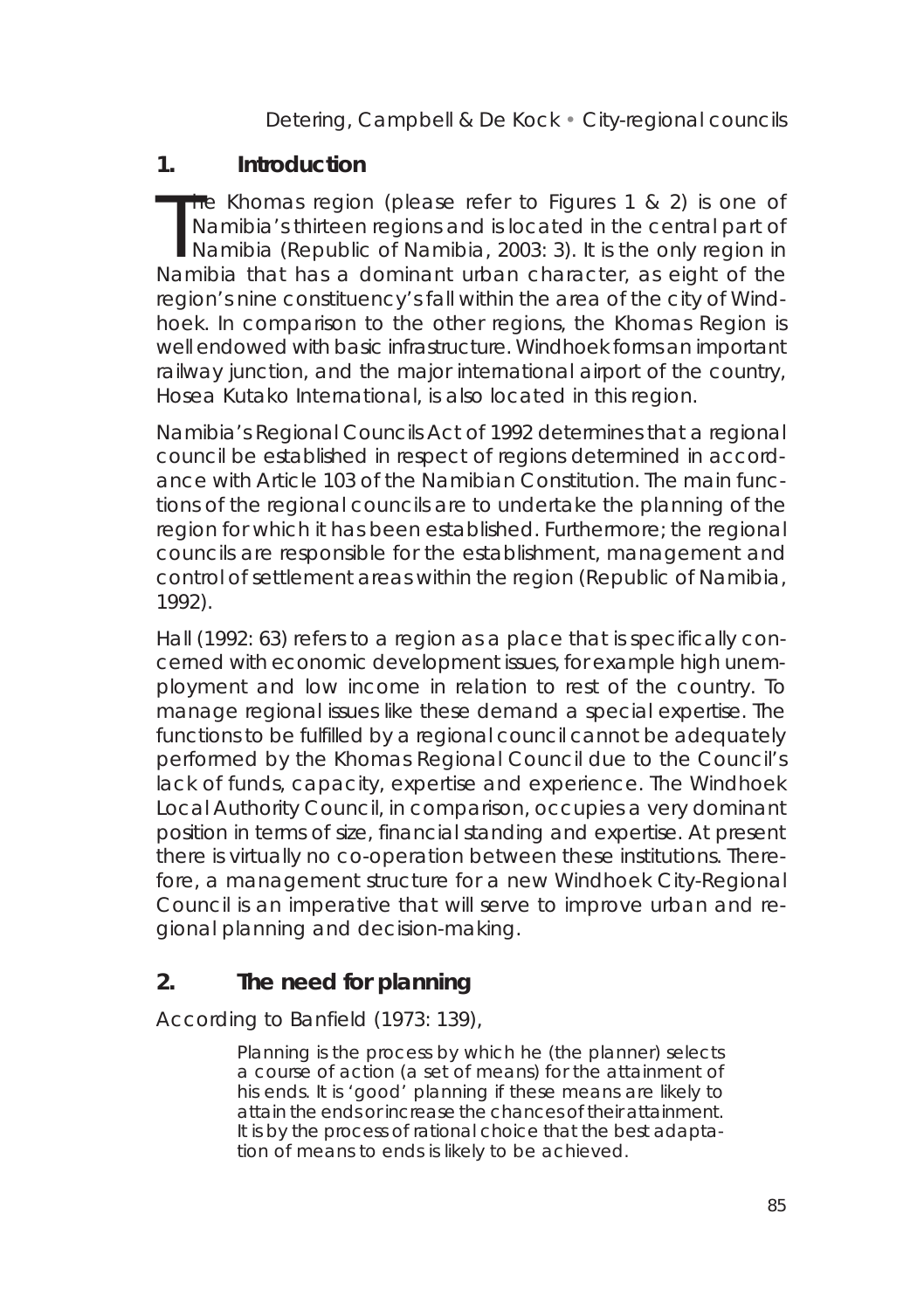For the past 130 years there has been a definite shift from a society dominated by *laissez-faire* principles (Glasson, 1978: 17), which is translated as 'let things alone, let them pass.' *Laissez-faire* is also used as a synonym for strict free market economies: a situation where state intervention is accepted to varying degrees in many aspects of everyday life. The reason for this increase in planning is perceived to be the fact that the normal interaction of private action and market forces often results in situations which the nation is not willing to tolerate and which can only be improved by means of a control mechanism – planning. Particular problems of the *laissezfaire* approach are the inequalities of income distribution amongst groups and regions. Another problem is the divergence between the voluntary private costs and benefits and the involuntary social costs and benefits of private actions. Furthermore, the rapid increase in population, increasing affluence and improved technology all increase the need for planning.

In contrast to this, Allmendinger (2002: 102) points out the power struggle between central government planning and the importance of market mechanisms to regulate local land use. Hayek (2002: 110), however, is of the opinion that central planning is inefficient and that planning should be undertaken only at local level. Webber (1973: 95) argues that city planners are likely to be key members in the new partnerships among professionals and politicians at several government levels. He is of the opinion that city planners are in a position to act as catalysts to bring into action the development plans prepared by a specialised group in government. Individual plans thus, could be amended to satisfy criteria established by the plans for the next-larger system of components which, in turn, conform to comprehensive overviews of the future and of the community's objectives.

Friedmann (1965: 59) views regional planning as "an academic discipline that is characterised by a concern with the classification of social objectives in the ordering of activities in supra-urban space", and Glasson (1978: 31) defines regional planning simply as being "an attempt to guide the development of a region." The concept 'regional development' can also be referred to as 'economic development' and regional development can be the result of an attempt by government to interfere with the spatial development planning process.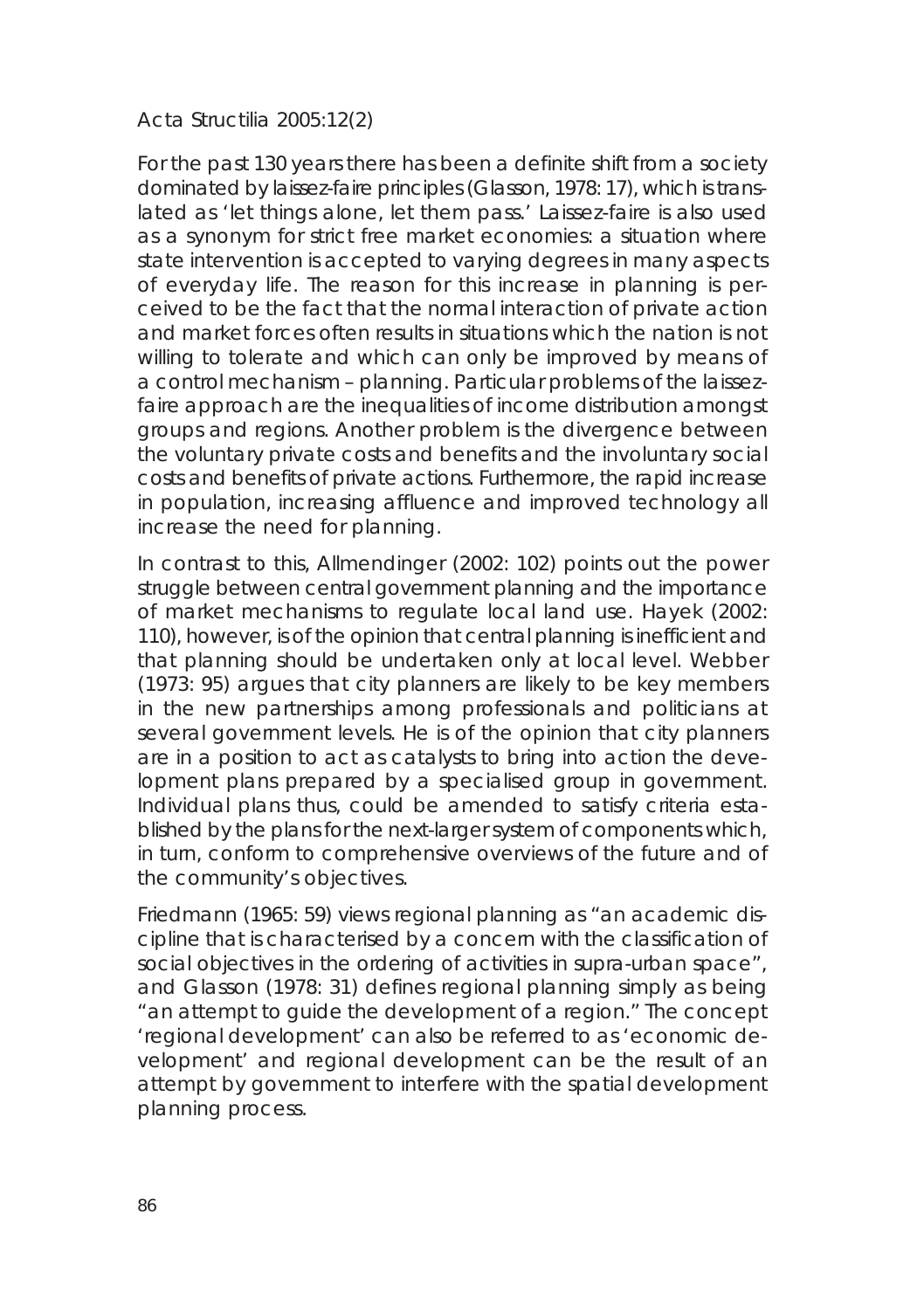*Regional development concerns the incidence of economic growth. It is ultimately the result of the location of economic activities in response to differential regional attractions. Shifts in the location pattern have direct repercussions on income, employment and welfare (Glasson, 1978: 32).*

### **3. Decentralisation in Namibia**

#### Decentralisation can be defined as

*the transfer of responsibility for planning, management and the raising and allocation of resources from the central government and its agencies, to field units of government agencies and subordinate units or levels of government (De Kock, 1989: 1).*

The Decentralisation Policy was introduced in Namibia in order to transfer political, administrative, legislative, financial and planning authority from central government to regional and local councils. The policy strives to promote participatory democracy, empower the local population to make its own decisions and to determine its own destiny.

The successful implementation of decentralisation in Namibia will only be realised if regional councils and local authorities are able to exercise and demonstrate accountability downwards to their community for the performance of the services and functions for which they are responsible. Regional councils and local authorities should strive to establish a clear link between taxes paid and services provided, so as to be able to get the much needed support and partnership from the local community in the decentralisation process (Republic of Namibia, 1998a: 29).

#### **4. Delimitation of the Khomas region**

The number of constituencies allocated to the Khomas Region is as follows: Khomas urban (8) and Khomas rural (1) respectively. The nine constituencies of the Khomas Region and their estimated populations are given in Table 1. It shows that the population of Windhoek has increased since 1991. This increase can be ascribed mainly to people flocking to the city in search of employment. It further shows that the majority (91,8%) of the Khomas Region's population resides within the Windhoek local authority area (which makes up only 0,4% of the surface area of the Khomas Region). Of the 19 908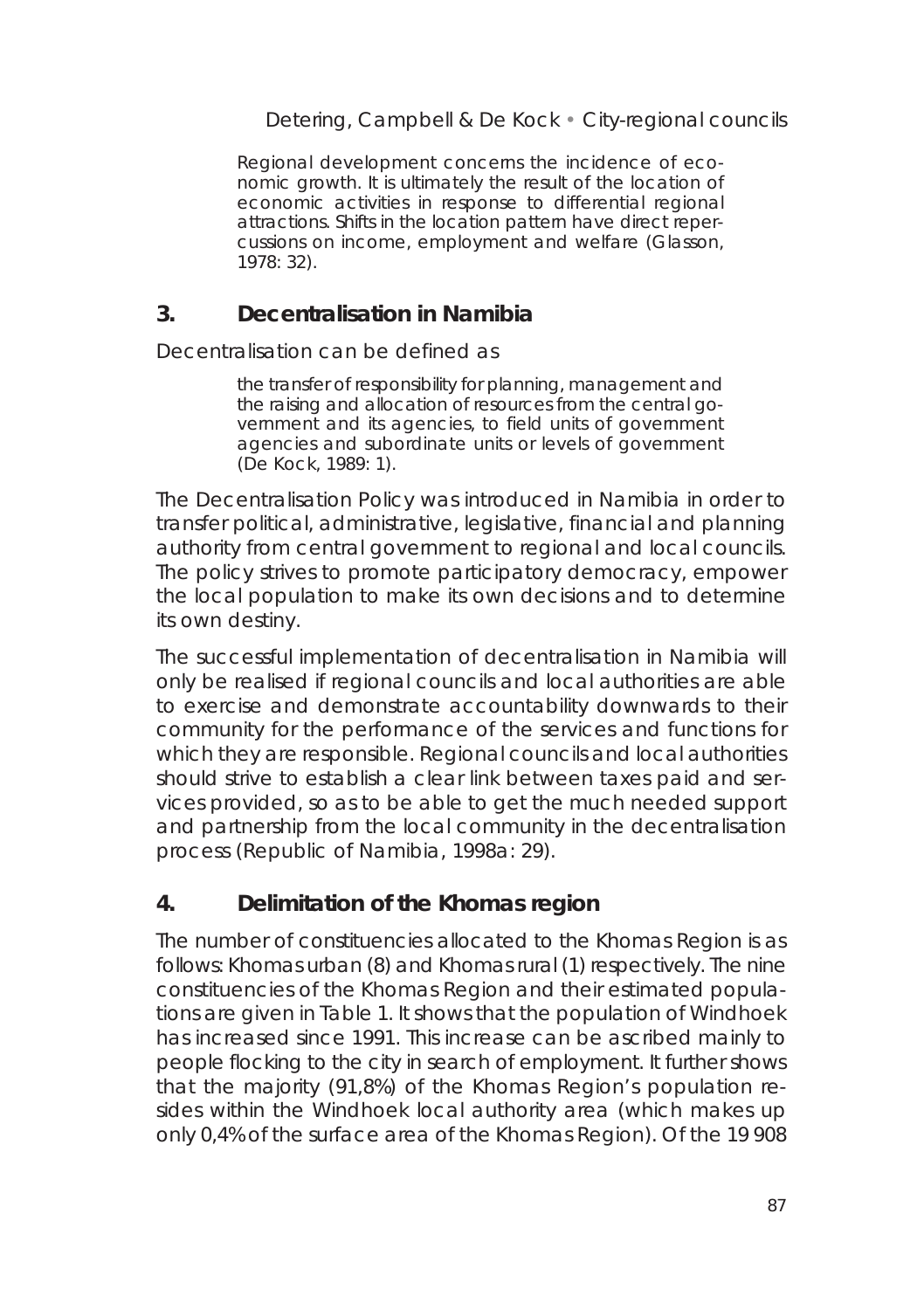people registered in the 2001 population census to be living in the rural area of the region, most lived on privately owned farms. There are only two more settlement areas within the Khomas Region which are to be developed and the number of people residing in these areas is very small.

| I opulation density. T. persons per kill |                         |                                                       |                                                       |
|------------------------------------------|-------------------------|-------------------------------------------------------|-------------------------------------------------------|
| Constituency                             | Local Authority<br>Area | Estimated<br>population per<br>constituency<br>(1991) | Estimated<br>population per<br>constituency<br>(2001) |
| Hakahana                                 | Windhoek (city)         | 20 634                                                | 59 546                                                |
| Katutura Central                         | Windhoek (city)         | 25 1 23                                               | 20 988                                                |
| Katutura East                            | Windhoek (city)         | 11 391                                                | 17 737                                                |
| Khomasdal North                          | Windhoek (city)         | 18 900                                                | 26 621                                                |
| Soweto                                   | Windhoek (city)         | 11 278                                                | 13809                                                 |
| Wanaheda                                 | Windhoek (city)         | 18 212                                                | 29 051                                                |
| Windhoek East                            | Windhoek (city)         | 18 150                                                | 16 643                                                |
| Windhoek Rural                           | Windhoek (rural)        | 18 930                                                | 19 908                                                |
| Windhoek West                            | Windhoek (city)         | 23 367                                                | 38 969                                                |
| TOTAL                                    | Windhoek                | 165 985                                               | 243 272                                               |

### Table 1: Khomas Region constituencies Population: 243 272 Population density: 7.2 persons per km<sup>2</sup>

Source: Republic of Namibia, 2003: 17

#### **5. Khomas Region overview**

The Khomas Region is situated in the central part of the country (see Figure 1) and has, according to the Second Delimitation Commission (Republic of Namibia,1998:2), a surface area of 36 805 km2. To the north it is bordered by the Otjozondjupa Region, to the east by the Omaheke Region, to the south by the Hardap Region and to the west it borders on the Erongo Region (see Figure 2) (Namibia Development Consultants, 2000: 1).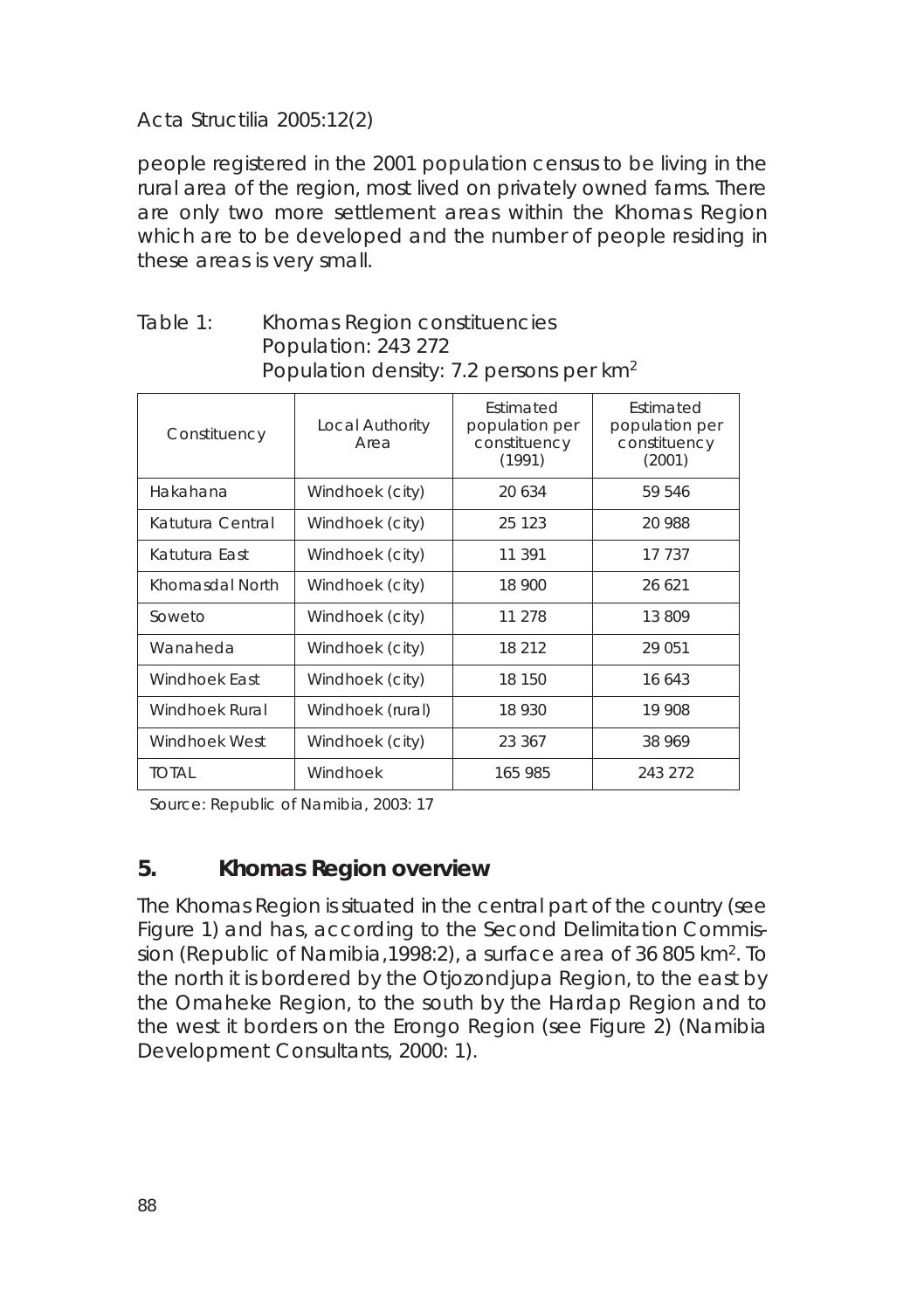

 $Figure 1$ : Location of Khomas Region in Namibia Source: Namibia Development Consultants, 2000: Annexure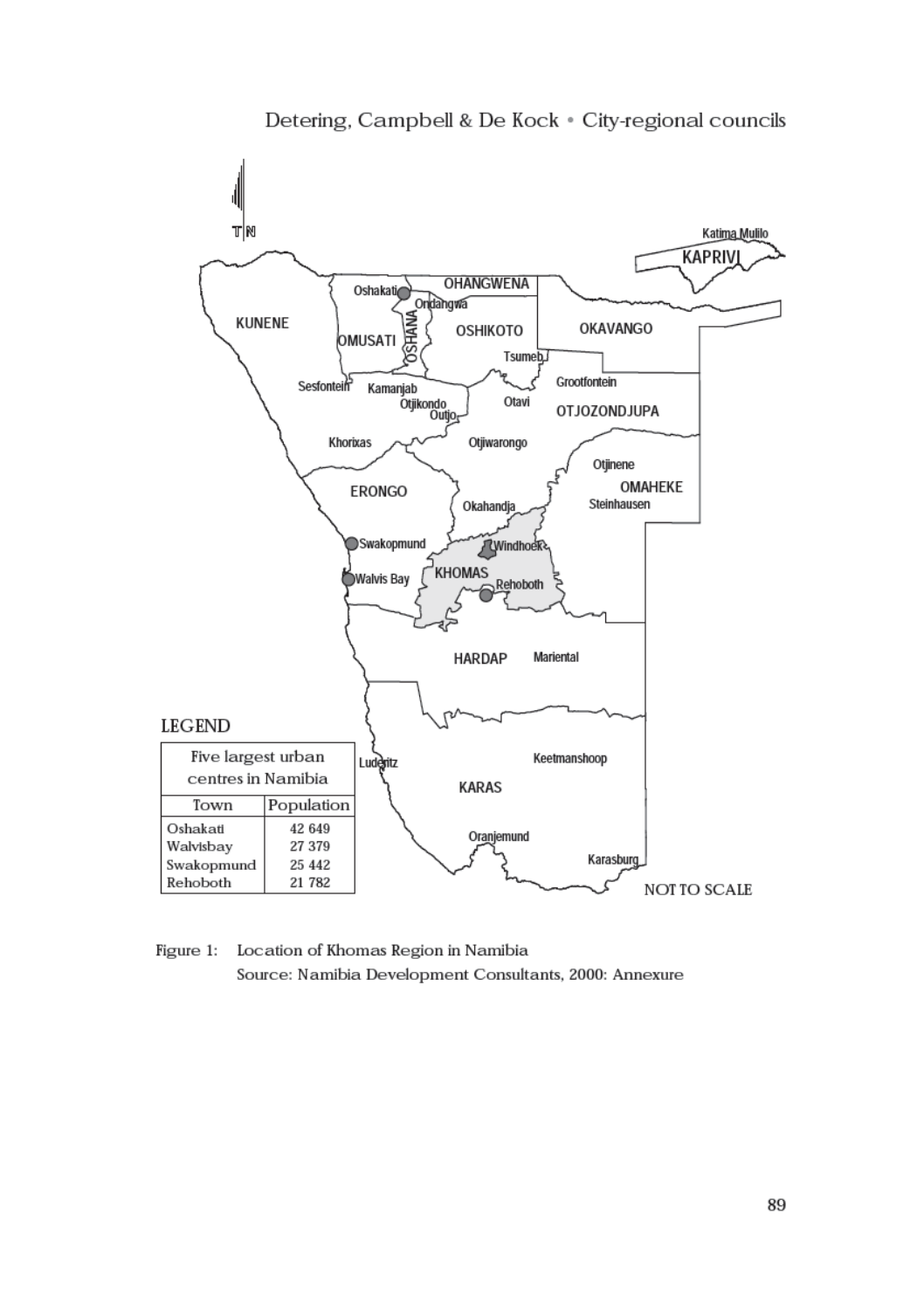

Figure 2: Location of settlements in Khomas Region Source: Namibia Development Consultants, 2000: Annexure

Acta Structilia 2005:12(2) Acta Structilia 2005:12(2)

90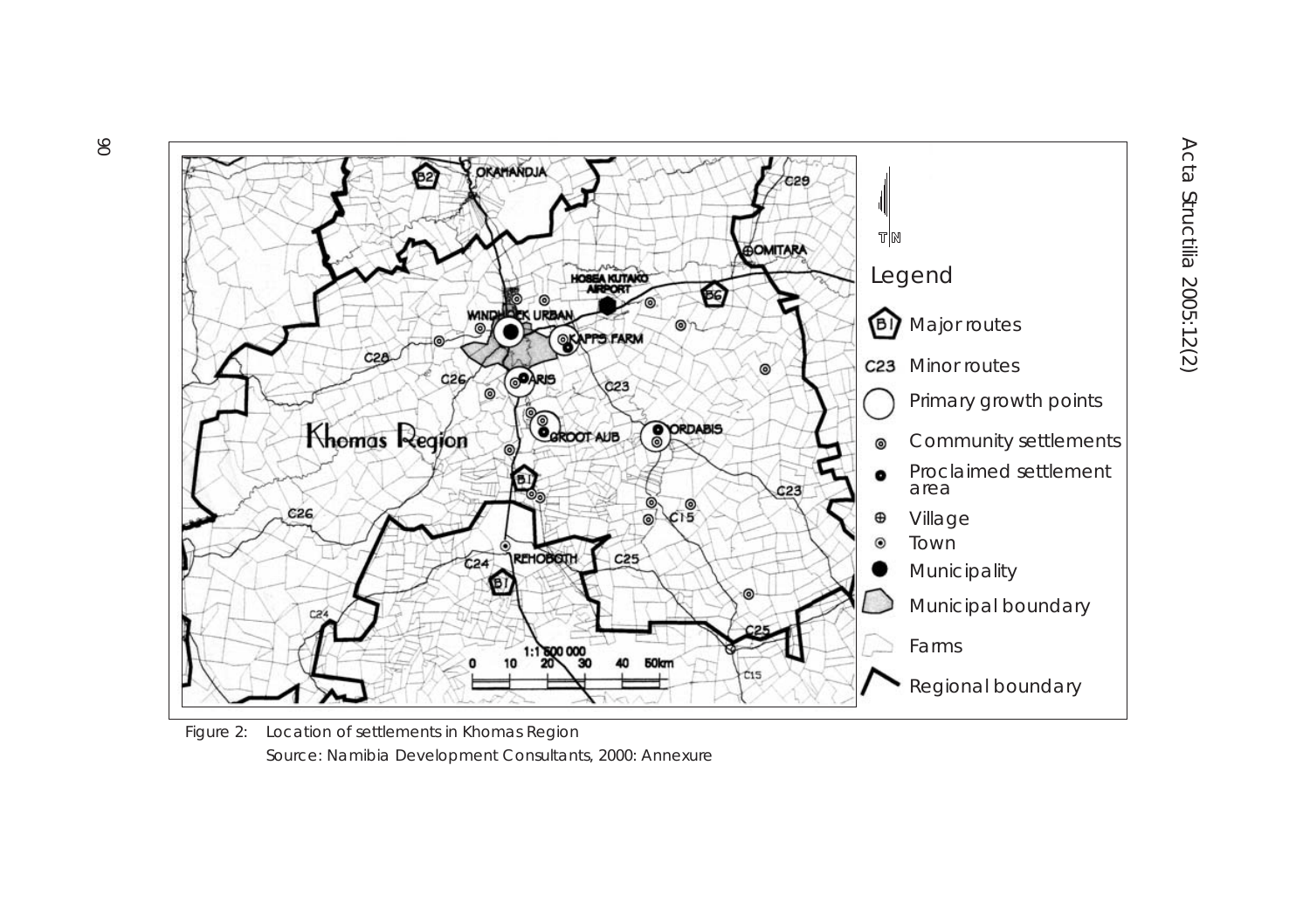The main urban centre of the region, Windhoek, is also the administrative, legislative and judicial capital of the country. The city hosts all the head offices of the various ministries, as well as the headquarters of banks and financial institutions. A strong industrial and trading sector supports the city's economy.

In comparison to the other regions, the Khomas Region is well endowed with basic infrastructure. Windhoek forms an important railway junction, linking the city with the rest of the country's rail network as well as with South and Central Africa. The major national roads connect the city with Namibia's southern, eastern and northern neighbours. The country's major international airport, the Hosea Kutako International Airport, is located approximately 42 km east of Windhoek (see Figure 2).

# **5.1 Population statistics**

According to the 2001 Population and Housing Census (Republic of Namibia, 2003: 10) it is estimated that the region's population, which currently stands at 243 272, will increase to 375 900 by 2010. The reason for this expected sharp increase in population numbers can be attributed to the potential employment opportunities offered to the country's unemployed population in the institutional, household and industrial sectors of Windhoek.

Compared to the national average of 2.2 persons per  $km^2$ , the population density within the region is relatively high at 7.2 persons per km2. The largest part of the population resides within the city of Windhoek, with an estimated population of 223 364 people, or 91,8% of the region's population (Republic of Namibia, 2003: 17). Of the 19 908 people living in the rural constituency of the Khomas Region, about 1 400 people reside in Groot Aub, 610 in Aris and 530 in Kapps Farm (Swart, 2004: personal communication). Unfortunately no population figure is available for the settlement at Dordabis.

# **5.2 Infrastructure**

The commercial farming sector and the region's only municipality, Windhoek, are well provided for in terms of infrastructure. The region's strategic locality within Namibia, as well as the presence of the capital city offers challenging development opportunities. The provision of adequate and reliable quantities of potable water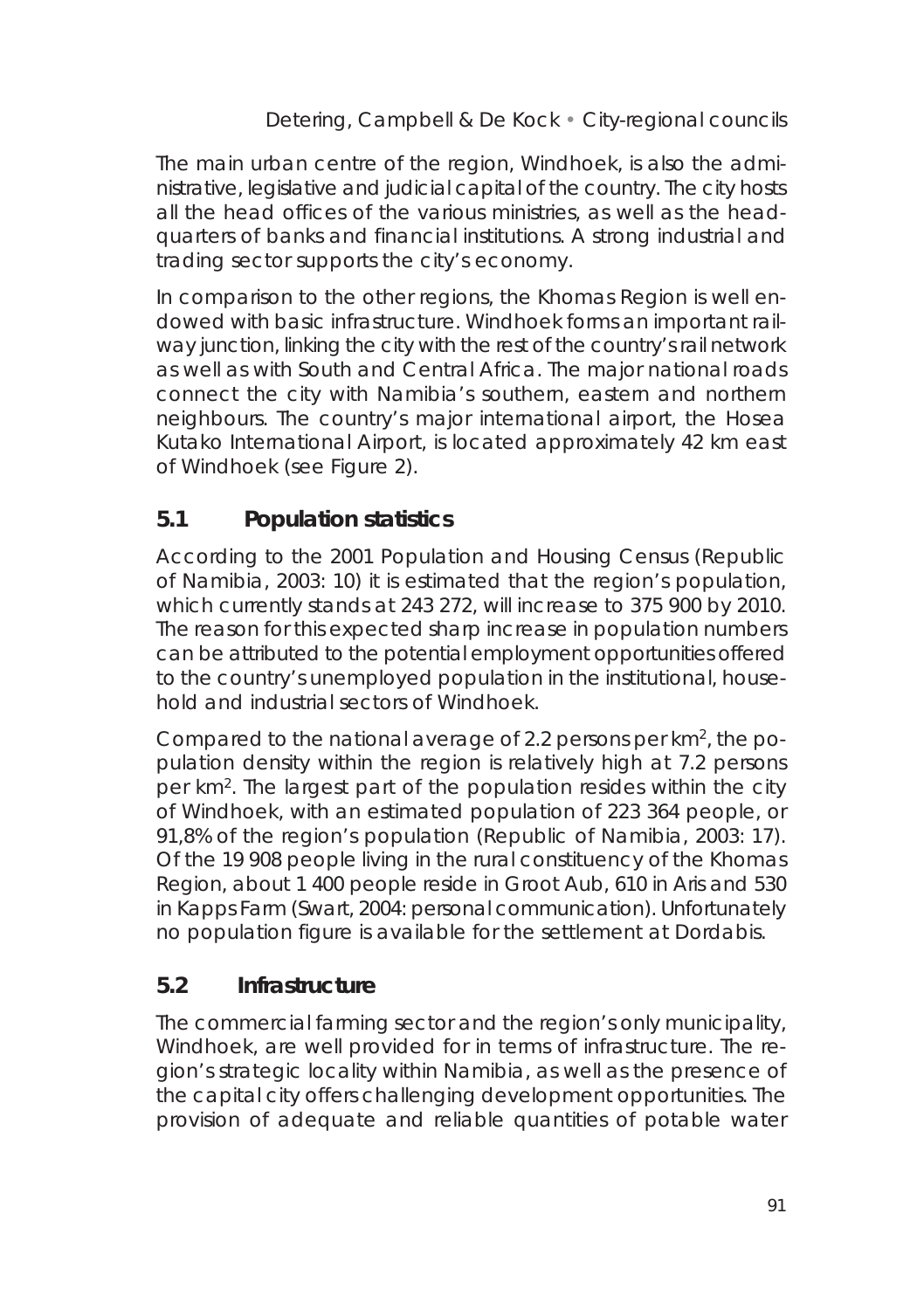remains the region's biggest challenge (Namibia Development Consultants, 2000: 7).

An issue that makes it difficult for the Khomas Regional Council to stimulate infrastructure development, is the fact that the majority of the inhabitants of the Khomas Region are located within the municipal boundaries of Windhoek. The Municipality of Windhoek is therefore responsible for rendering urban services to its inhabitants. According to De Kock (2004), the Khomas Regional Council is currently responsible for the settlement areas of Aris, Dordabis, Groot Aub and Kapps Farm (see Figure 2).

### **5.3 Economy**

The Khomas Region has the strongest economy in Namibia with a sound non-business sector (government services) and finance sector (banking, insurance), while the manufacturing, transport and agricultural sectors are also well established. Most economic activities, however, are concentrated in the city of Windhoek, which creates a skewed picture, as the economic development of the region as a whole is not more advanced than that of other regions in Namibia. The importance of the mining sector has decreased after the closure of mines in the region. According to the regional plan for the Khomas Region (Namibia Development Consultants, 2000b: 6), about 71% of the people in the Khomas Region, aged 15 years and older, are economically active, while 29% are economically inactive. The high employment ratio indicates the diversity and strength of the regional economy, mainly as a result of an absence of poorly developed communal farmland within the Khomas Region.

The Khomas Region, and more specifically Windhoek, has strong trade links with Namibia's neighbouring countries. Trade is concentrated within the Southern African Customs Union (SACU), although imports from South Africa, the major trading partner, also contain imports of non-South African origin. Meat and alcoholic beverages (mainly beer) are exported to the neighbouring countries, mainly to South Africa and Angola (Namibia Development Consultants, 2000b: 6). Cattle farming is the main economic activity on privately owned farms. There also are a number of guest and hunting farms in the region, which attract overseas tourists and thus foreign currency.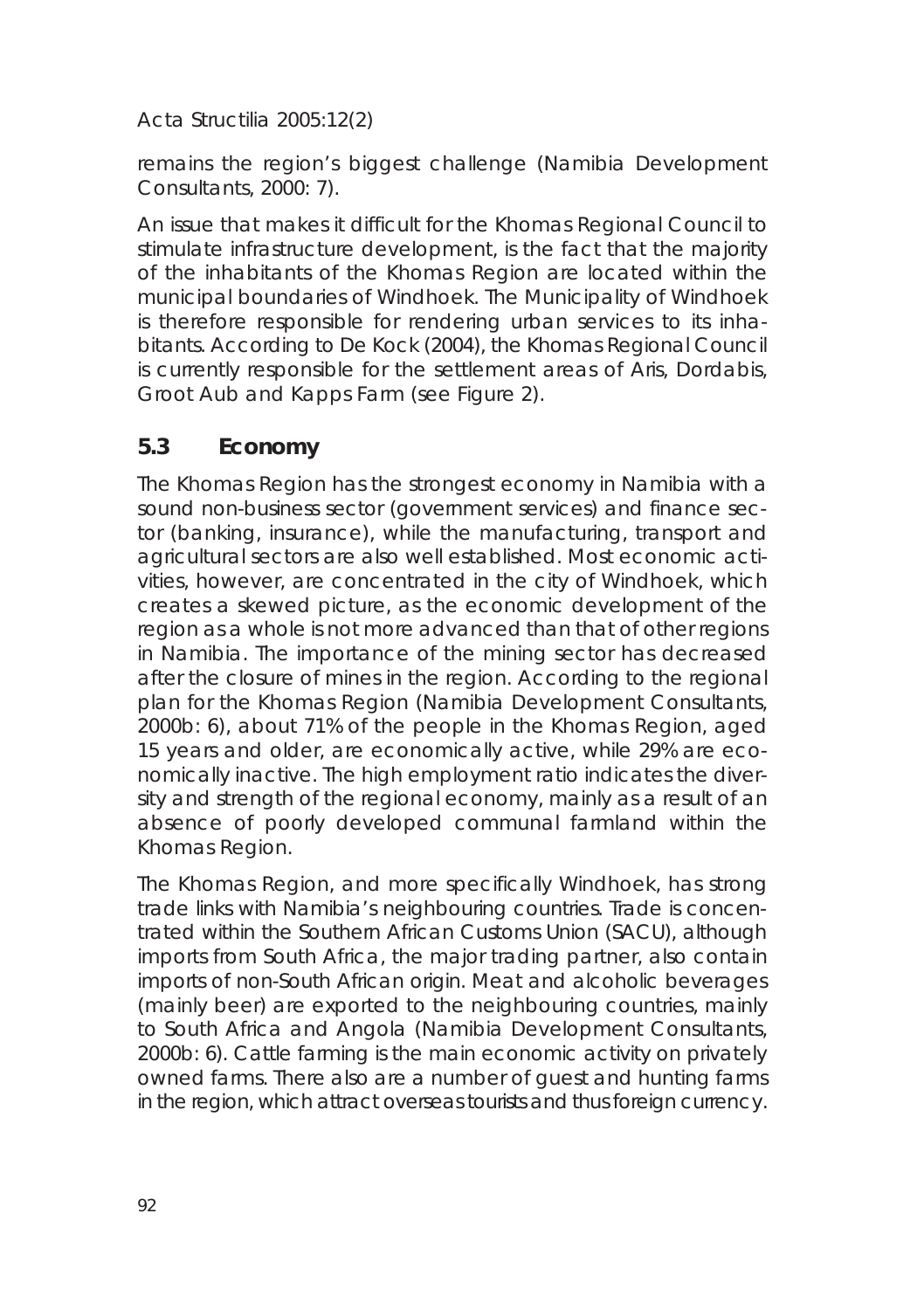The average annual household income of N\$ 47 409 indicates that the Khomas Region has, by far, a higher average annual household income than the national average of N\$ 17 198 (Namibia Development Consultants, 2000b: 7). Most (82%) of the households in the Khomas Region derive income in the form of 'wages and cash', compared to the national 'wage and cash' income of 44%. Household income from 'business' accounts for 9%, followed by pensions (6%) and cash remittances (3%). Subsistence farming is not practised within the region.

#### **6. Windhoek local authority area overview**

Windhoek is situated on an inland plateau and is surrounded by mountains. Apart from being the capital, it is also Namibia's main business, cultural and educational centre (City of Windhoek, 2001: 5).

### **6.1 Population statistics**

When comparing Windhoek's population size to that of other towns in Namibia, it becomes clear that Windhoek remains the largest city in Namibia, with its closest rival being Oshakati, situated in the northern part of Namibia, with 42 649 residents. Statistics of the past 10 years (1995-2004) also indicate that the gap between Windhoek and the second largest city in Namibia has widened. In 1991, Windhoek's primacy index was 4.23, but increased to 4.3 in 2001. This means that Windhoek is 4.3 times bigger than its nearest competitor, Oshakati (City of Windhoek, 2001: 5). Windhoek is the fastest growing city in Namibia as people still migrate to the city in search of employment. In terms of national urbanisation management, something has to be done to counter this trend and to promote growth in rival towns to balance urban growth within the country (City of Windhoek, 2001: 5).

In order to discourage people from moving to Windhoek in search of employment, economic development, and thus job creation, is encouraged in the northern parts of Namibia, mainly around the second largest city in Namibia, Oshakati (see Figure 1). There is no other mechanism in place to discourage people from moving to Windhoek, other than the creation of job opportunities elsewhere. However, Windhoek is still growing steadily with increased pressure on its infrastructure and resources, especially water.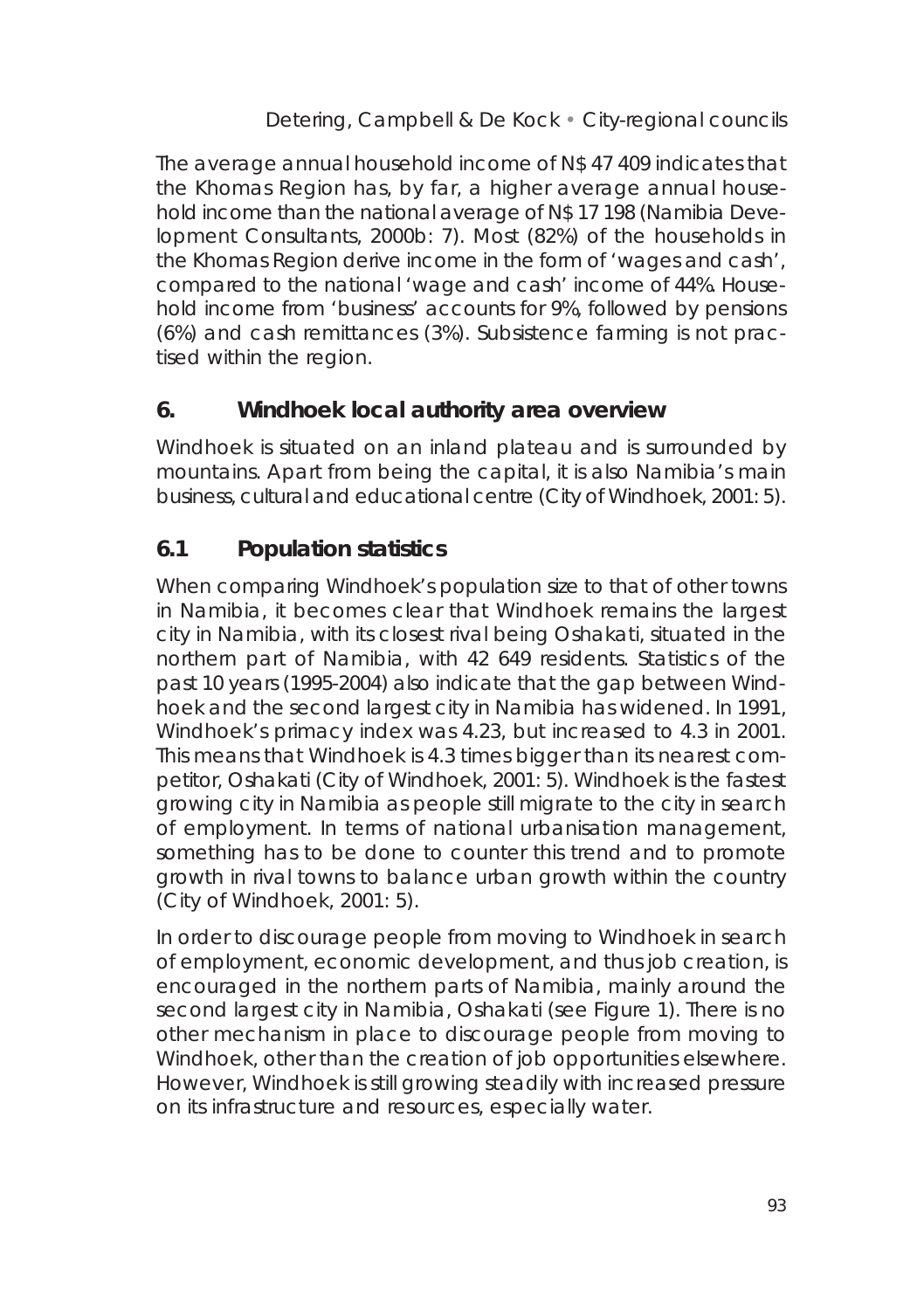### **6.2 Infrastructure**

After Namibia's 2004 rainy season, the water supply for the City of Windhoek was estimated to last for at least two years, with the hope that it will be replenished during the 2005 rainy season (Peters, 2004). Discussions are currently taking place between the City of Windhoek and NAMWATER, the country's national bulk water provider, to provide for the future water needs of the city. There are sufficient water resources in Namibia, which could be put to full use in future, but only at great expense. The price of water in Windhoek, therefore, is anticipated to rise tremendously. Maybe this increase in the cost of living in Windhoek will deter people from moving to the city to earn a livelihood.

# **6.3 Economy**

Windhoek is the major national manufacturing centre and hosts several industries that add value to agricultural produce such as abattoir and meat processing, hide processing and leather manufacturing. These industries have major growth potential for the export market and consideration is being given as to whether to grant them Export Producing Zone status to encourage essential capital investment (Namibia Development Consultants, 2000b: 9). The City of Windhoek presents a classic example of what Jacobs (1985) calls 'elephant city'. It is the one economically very important city and city region in the country. The other cities in the country are not likely to develop significant city regions.

The Windhoek Local Authority Council has budgeted N\$ 51 068 536 in 2004 for township development in the city. In contrast, the Khomas Regional Council has budgeted a mere N\$ 2 888 560 for capital projects to serve the entire Khomas Region (Khomas Regional Council, 2004). This situation vividly reflects the financial dominance of the Windhoek Local Authority Council over the Khomas Regional Council. The total expected expenditure of the Khomas Regional Council amounts to N\$ 8 366 560. The Windhoek Local Authority Council annually contributes 5% of its income from property rates in its area to the Khomas Regional Council. During the 2004/ 2005 financial year, the Local Authority Council will contribute an amount of N\$ 5 589 300 to the Khomas Regional Council (City of Windhoek, 2004). This amount represents about 68% of the Regional Council's total income for the 2004/2005 financial year.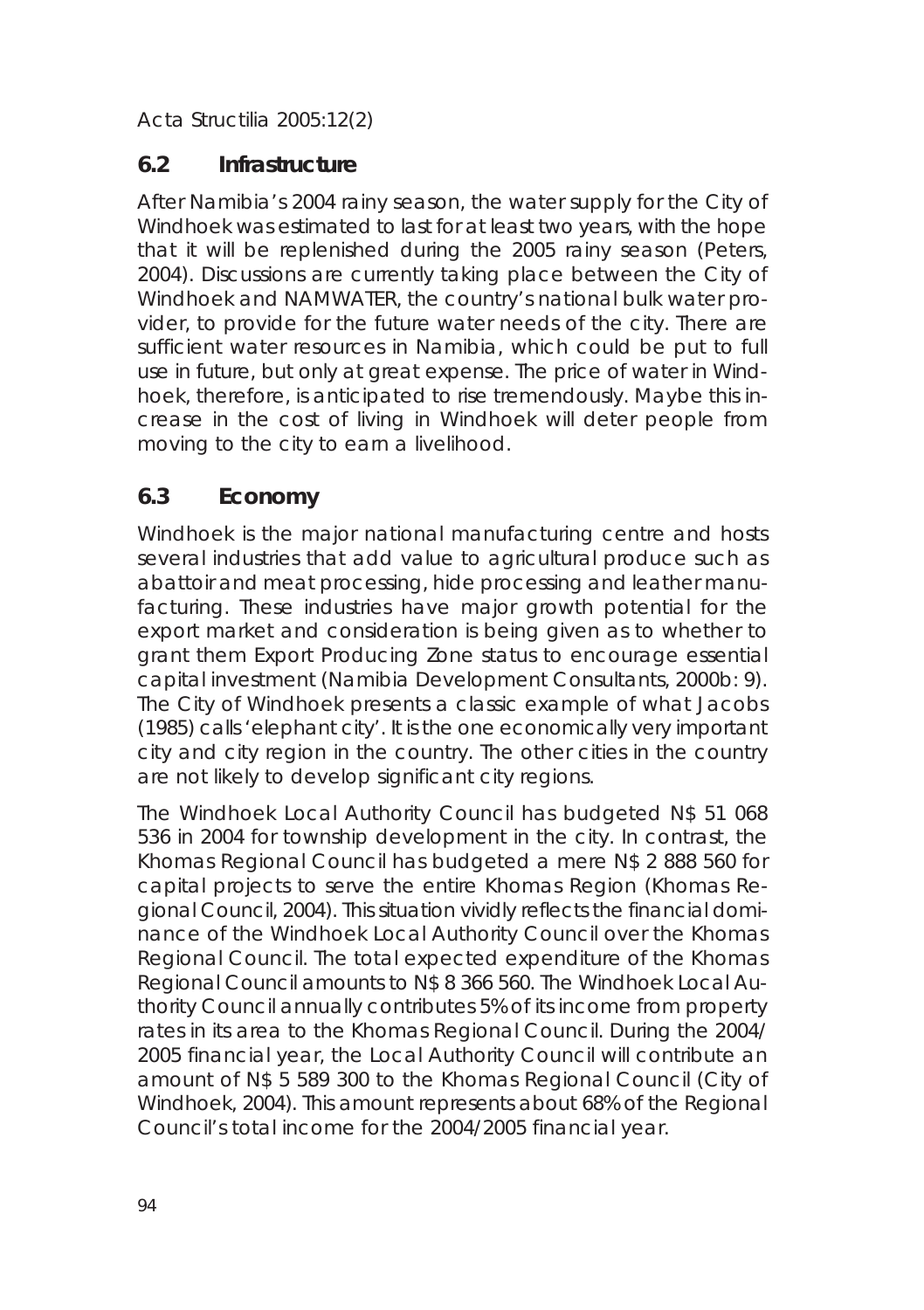The following is an extraction of the functions to be fulfilled by local authorities such as the Windhoek Local Authority:

- Ensure that the majority of people in the city have access to basic services;
- Provision of water, sewer and sanitation to all people in the city;
- Upgrading of low income areas as well as provision of low income housing;
- Making available developed land for different categories;
- Ensure the implementation of local economic development and tourism strategies; and
- The construction, improvement and maintenance of roads and streets in the city (City of Windhoek, Annual budget for the 2004/2005 financial year)

The city's importance and dominance, as discussed, illustrate that Windhoek is the country's major city. In this position, the city's active economy has been compared to that of the Khomas Region where relatively little activity is taking place. The Windhoek Local Authority Council's budget has been discussed to show that the city is financially stable and independent, compared to the Khomas Regional Council.

# **7. The regional council's involvement in development**

The main functions of the Regional Councils are to "undertake the planning of the region for which it has been established, taking into account the region's resources and its economic development potential and the sensitivity of its natural environment" (Republic of Namibia, 1992: article 103). Furthermore, the regional councils are responsible for the establishment, management and control of settlement areas within the region.

Taking the above into consideration, one would anticipate that the bulk of the Khomas Regional Council's income would be spent on the region's (rural) development. This is, however, not the case, as the contribution of N\$ 5.5 million made by the Windhoek Local Authority to the Khomas Regional Council far exceeds the amount of N\$ 300 000 which is the Council's contribution towards municipal development projects. From its own resources, the local authority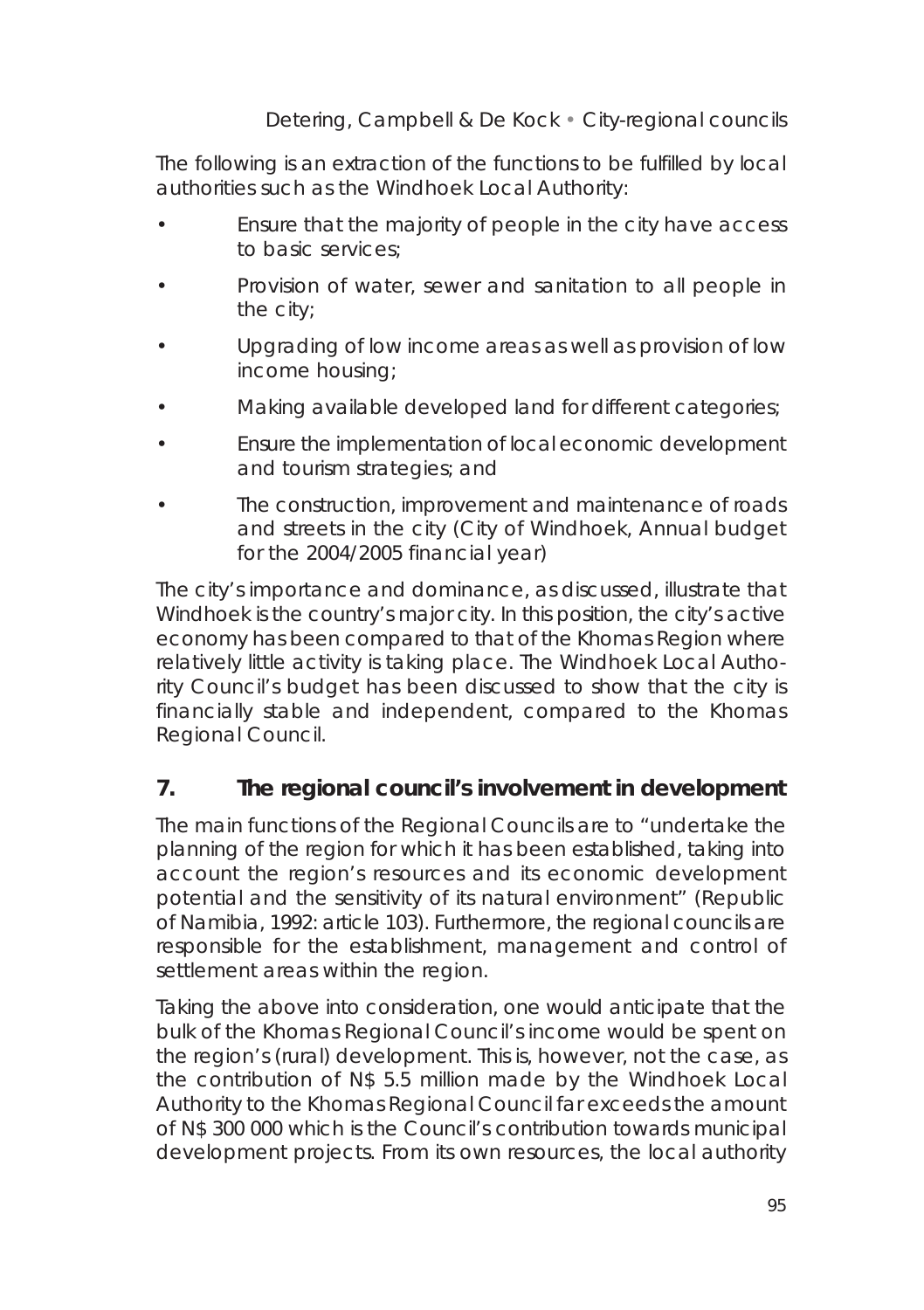of Windhoek spends N\$ 51 068 536 on development projects in the city (City of Windhoek, Annual budget for 2004/2005 financial year). These figures illustrate the financial dominance of the Windhoek Local Authority over the Khomas Regional Council.

The Khomas Regional Council has not yet sold any property in the settlement areas. N\$ 184 800.00 is earned from the lease of properties in Aris, Kapps Farm, Groot Aub and Dordabis. N\$ 50 000.00 has been donated to the Khomas Regional Council as a grant by UNICEF. The Office of the Prime Minister makes an annual contribution to create personnel structures within the Regional Council. The Ministry of Women Affairs annually donates money to the Regional Council to be used for special projects like housing, education or health.

A combined amount of N\$ 510 000 is spent on development projects, specified as 'rural, child (education), community and early childhood development.' Although it is presumed that the money spent on 'child, community and early childhood development' is used for the urban, as well as the rural area of the region, a mere amount of N\$ 100 000 is specified to be used solely for 'rural development.' Under 'capital project budget', another N\$ 2 888 560.00 is allocated to 'community projects from strategic planning.' This money is most likely to be used for projects in settlement areas within the region, which have been identified in the Regional Plan compiled for the Khomas Region.

Although other funds, like the contribution to 'health promoters', grants and bursaries have been budgeted for the region, the amount assigned directly to development is minimal. The small amount of money allocated to development projects in the region is another indicator that there are virtually no development projects, which need regional support.

**7.1 Contribution by the Khomas Regional Council towards urban development projects of city of Windhoek**

The Khomas Regional Council's budget for the 2004/2005 financial year amounts to N\$ 8 366 560. Of that figure a mere N\$ 300 000.00 will be donated to the Windhoek Local Authority Council for development projects.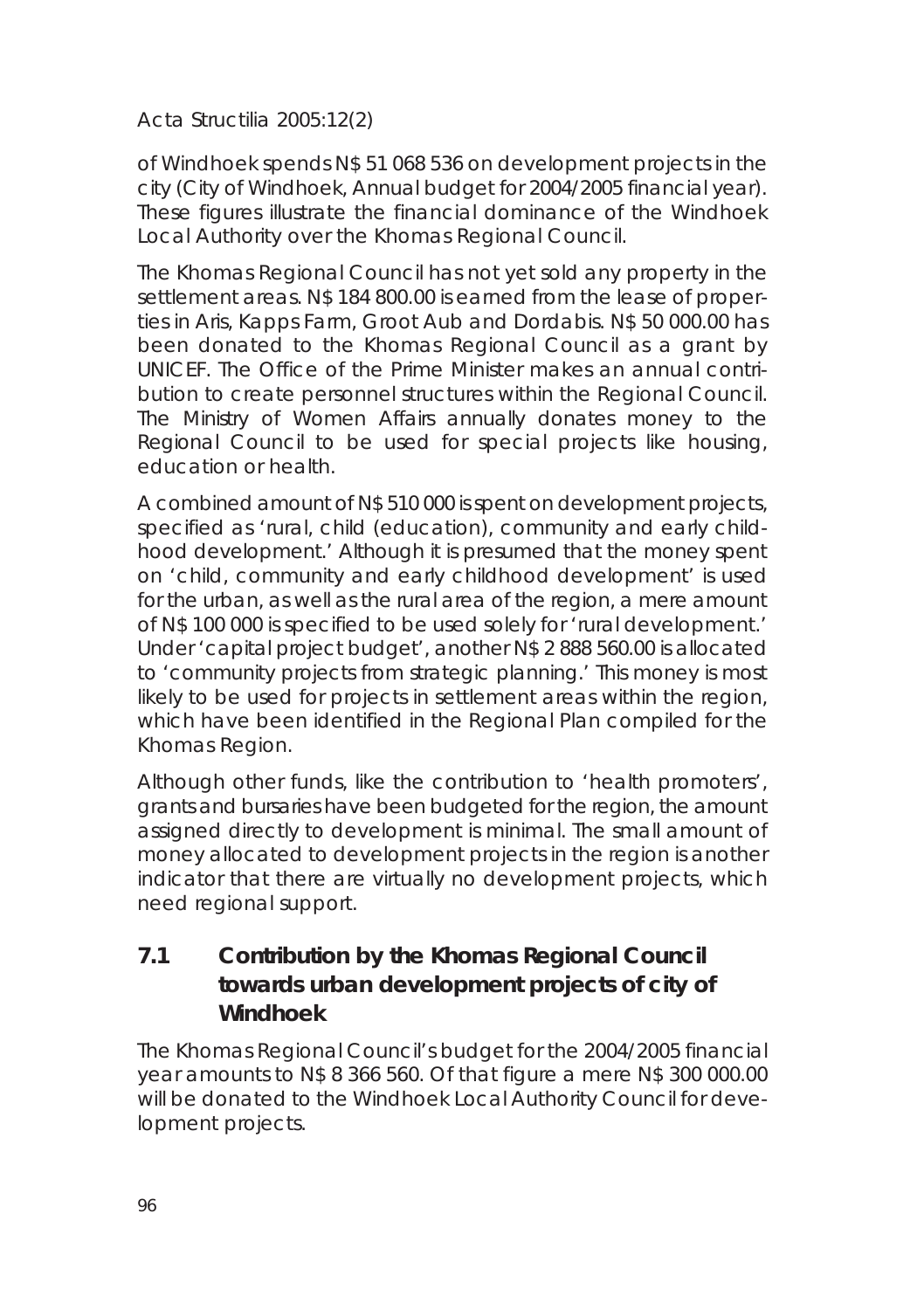The Khomas Regional Council is responsible for development in the entire Khomas Region having a surface area of 36 805 km2. The Windhoek City Council is responsible for development in the Windhoek Local Authority area which covers only 0.4% of the entire surface area of the Khomas Region. One would therefore expect the Khomas Region's budget to far exceed the municipal budget. Yet in the case of the Khomas Region and the Windhoek Municipal Council, the situation is reversed. The Windhoek Local Authority Council's budget for the 2004/2005 financial year amounts to N\$ 255 690 852 (City of Windhoek, 2004), being about 31 times the amount budgeted for the Khomas Regional Council. The Regional Council generates only 2.2% of its income from levies and taxes from the region (De Kock 2004).

This reverse picture clearly demonstrates not only the financial dominance of the Windhoek Local Authority Council over the Khomas Regional Council, but also the fact that the responsibilities of the City Council are far more complex and extensive than those of the Regional Council.

# **7.2 Regional land management**

The latest urban development trend in the Khomas Regional Constituency is the development of small private urban settlements on the fringe of the Windhoek Local Authority area. Currently, the Khomas Regional Council has no mechanism in place to manage these settlements (De Kock, 2004). Applications for the establishment of such settlements are being forwarded to the City of Windhoek for technical comment, although these settlements fall outside the local authority area and the Windhoek Municipality has no jurisdiction over them.

The management of these urban fringe settlements is a field where the joint administration of the Local Authority and Khomas Regional Councils could be advantageous to both institutions. The Khomas Regional Council recently appointed a consultant to draft Town Planning Schemes for the two peri-urban areas of Aris and Kapps Farm (De Kock, 2004). Although these areas have common boundaries with Windhoek and directly affect the urban environment, no provision was made for consultation with the local authority in the terms of reference for the drafting of the schemes. Since an integrated development or structure plan is essential to the successful implementation of development control in and around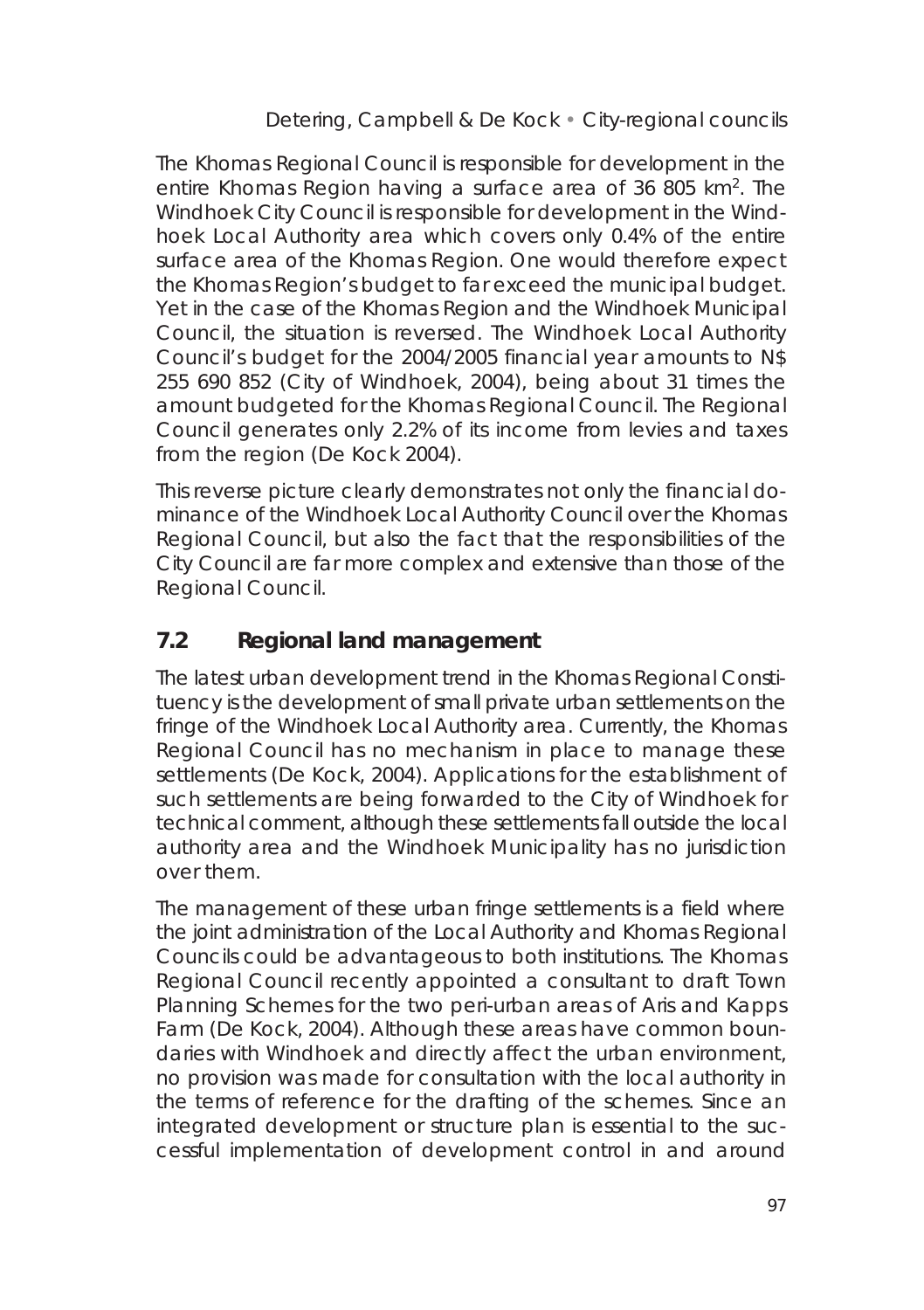Windhoek, this oversight is one more example of the lack of cooperation between the Region and the City.

# **7.3 Administration of settlement areas**

According to section 31(1) (a) of the Regional Councils Act, one of the main responsibilities of the Regional Councils is to co-ordinate and spearhead regional development. In practice, this is not happening, as the councils are not as yet able to generate their own funds and therefore are dependent on the Ministry of Local, Regional Government and Housing and the 5% levy contribution by local authorities (Namibia Development Consultants, 2000: 6). Although there are four settlements within the region, namely Aris, Dordabis, Kapps Farm and Groot Aub, the Ministry is currently involved in the planning and administration of only two settlements, being Aris and Groot Aub. As Aris and Kapps Farm border on municipal land, they have taken on urban characteristics and are, in practice, extensions of the City of Windhoek townlands. In order to control the urbanisation of Aris and Kapps Farm, Town Planning Schemes are currently being prepared (De Kock, 2004). As indicated earlier, no efforts are made to consult and co-operate with the Windhoek Local Authority Council in the drafting of these schemes. Currently no development is taking place at Dordabis and Groot Aub. Here, again, is another function of the regional council that cannot be carried out due to, amongst other reasons, a lack of qualified manpower.

# **7.4 Absence of communal land and dominance of commercial land ownership**

Other regions in Namibia, like the Karas Region, have large tracts of former communal land (Namaland), created as a result of the Odendaal Report (1962), which recommended that the homeland system be created. It is another function of the regional councils to devise plans and supervise the implementation of the development of these communal areas to their maximum potential.

Furthermore, in the Kunene and other regions in Namibia there are conservation areas, which need to be developed and managed. The Khomas Region has neither communal, nor conservation areas and instead was reserved for commercial farmland by virtue of the Odendaal Report. This is yet another sphere of responsibility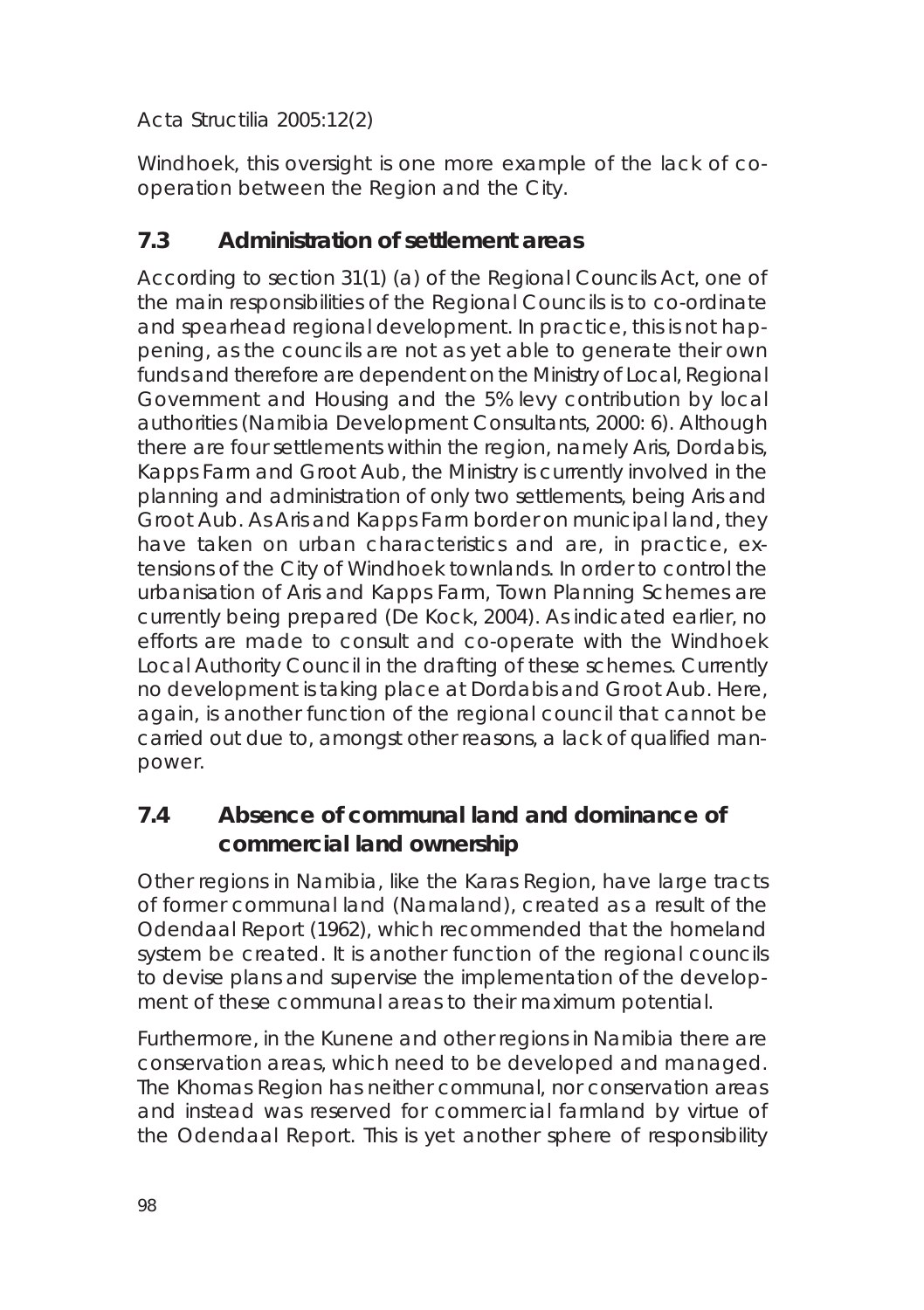where the Khomas Regional Council is not in a position to exercise its function.

### **7.5 Involvement in local authority matters**

The following serves as an example of unauthorised and unwanted involvement by the Khomas Regional Council in local authority matters. The Windhoek City Council resolved that a certain municipalowned residential building, the Pietersen Flats, situated in a middleincome area in Windhoek, should be demolished as it had fallen into a state of disrepair. The building had structural problems and was considered to be a safety and health risk to its inhabitants. The upgrading of the building was not considered to be an economically viable option. Alternative accommodation in an adjacent township was offered to residents. This offer by the City, however, was declined, despite various attempts. Residents argued that the alternative accommodation was too far removed and dangerous, and that they did not want to be separated from their family members and schools (City of Windhoek, 2002b). As this building posed a threat to the inhabitants and in order to safeguard the City against future claims, evacuation notices were served on all residents.

Subsequently, the residents, without prior knowledge or consultation with the Windhoek Local Authority, approached the Khomas Regional Council and the Regional Council intervened with some incorrect and negative media releases. In an attempt to 'salvage' the building for use by either a welfare organisation or non-governmental organisation, the Regional Council met with the Mayor of Windhoek and made certain proposals (City of Windhoek, 2002b). The above example illustrates the fact that the Khomas Regional Council sometimes oversteps the boundaries of its jurisdiction.

Another example of unauthorised interference by the Khomas Regional Council in local authority matters was described in the Afrikaans daily newspaper, *Die Republikein* (2004: 5). In an interview, the Chief Executive Officer of the Khomas Regional Council was quoted as having said that

> *according to the national development plan, the (Khomas) Regional Council has the authority to encourage squatters in Windhoek to start small-scale agricultural projects on their erven. Money will be made available for that purpose.*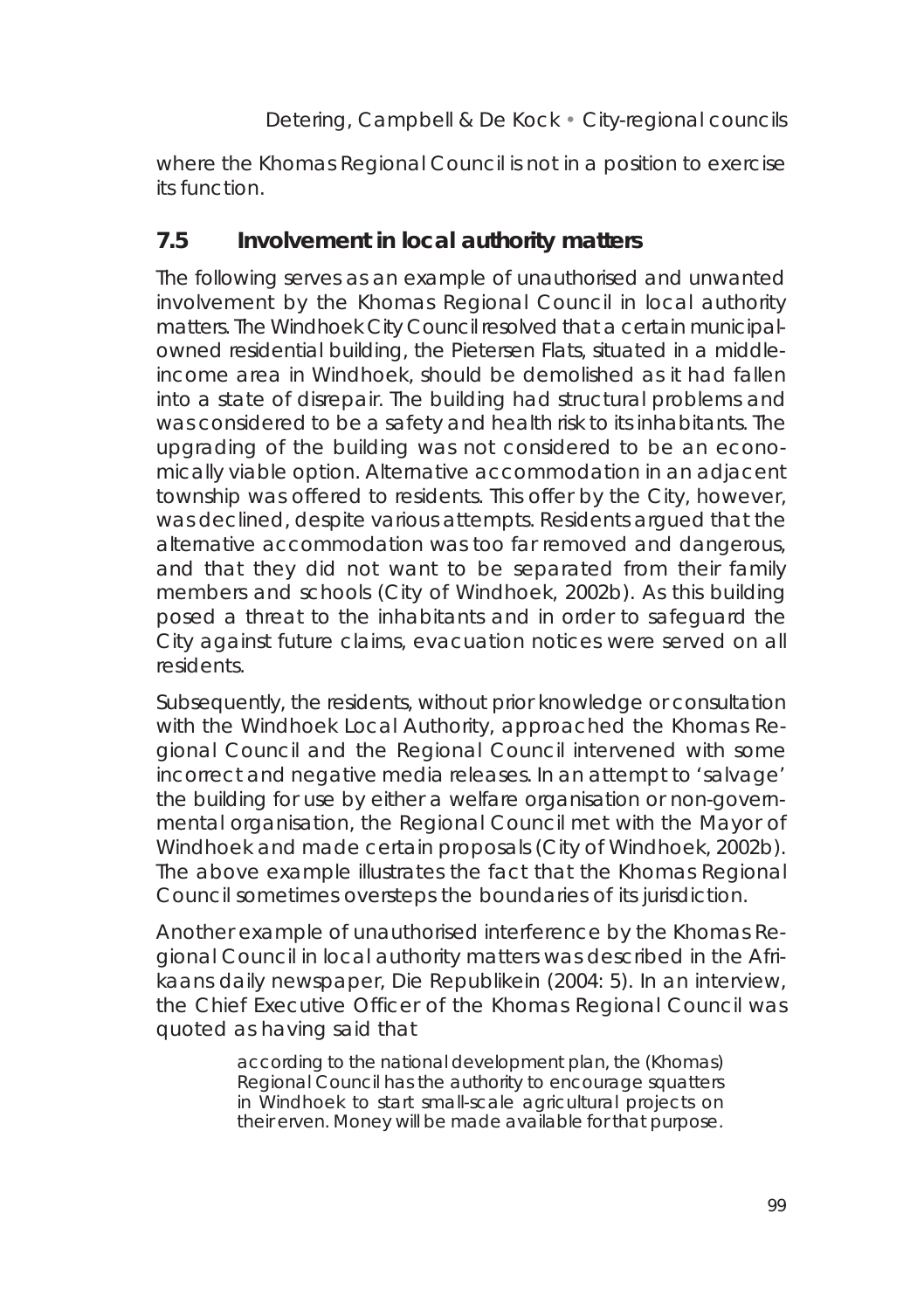Obviously no consideration was given to the fact that the people residing in these areas cannot afford to pay the local authority for the increased water consumption. Furthermore, the City of Windhoek is situated in a very dry area with severe water shortages in dry spells, which means that the constant provision of water could pose a serious problem. The statement made by the Chief Executive Officer clearly illustrates that no consultation with the Windhoek Local Authority takes place, although, in the same interview, the CEO of the Khomas Regional Council emphasises the importance of co-operation between the two institutions (*Die Republikein*, 2004: 5).

Combined administration and the sharing of knowledge and expertise between the Local Authority and the Khomas Regional Councils, however, are an option, and avenues should be created for the correct application thereof.

# **8. City-regions**

In an attempt to come up with proposals in order to address the situation of the Khomas region the city regions of Berlin, Hamburg and Canberra were studied. A 'city-region' can be defined as "a geographic area with a city at its centre that has a strong impact on the region's growth and development" (City regions, 2004: online). No attempt was made to compare any of the three structures to that of the Windhoek Local Authority or the Khomas Regional Council. The Berlin city region accommodates more than 3, 3 million people and 12 districts. The administrative structure therefore has to be more extensive than for a region with only a fraction of that population.

Berlin is the German capital city in a federal state. In Berlin governmental and municipal administrations are not separated. The cityregion of Berlin is subdivided into 12 districts and Berlin's administration is taken care of by the Berlin senate and 12 district administrations. The governing mayor of Berlin is the head of the government of Berlin (a city-state), and at the same time the head of the municipality of Berlin (Politics and Administration, 2004: online).

The city-region of Hamburg accommodates Germany's biggest port. Planning of the entire region, however, takes place in cooperation with the federal states of lower Saxony with Hanover as its biggest city and Schleswig-Holstein, with Kiel as its biggest city.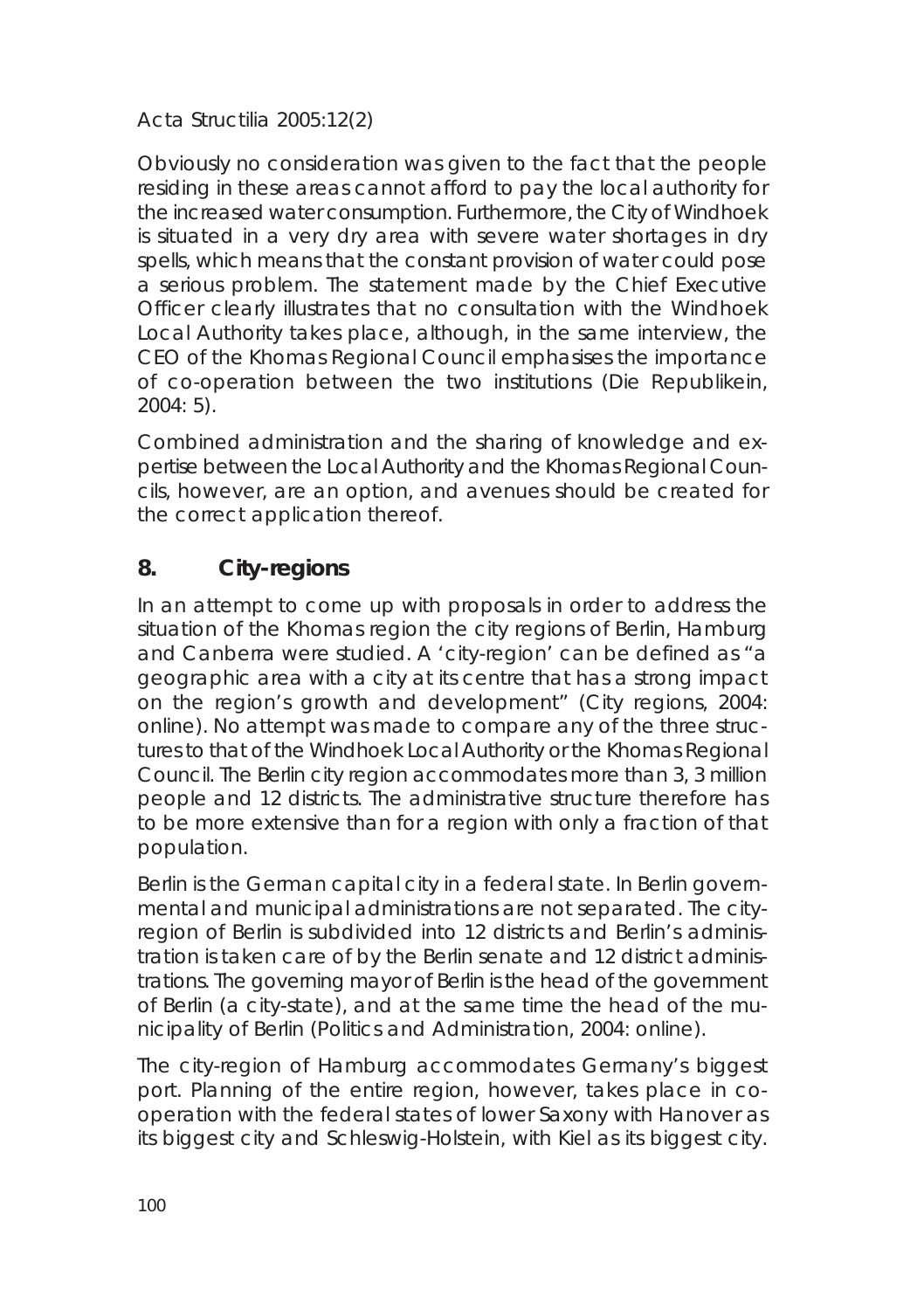The committee structure consists of a planning council, a regional committee, steering committee, support committee and regional development committees (Metropolregion Hamburg, 2004: online). The planning council is responsible for the organisation of the cooperation between the three federal states. It continuously informs the federal government on the state of affairs of the trilateral cooperation in the region. The regional committee consists of representatives from the three federal governments, worker unions, economic committees and members of the planning council. The committee discusses the development of the region and recommendations are made to the planning council (Metropolregion Hamburg, 2004: online).

Canberra, the Australian capital city, is, as the Australian Capital Territory, a self-governing city-state. The National Capital Authority is the Commonwealth agency responsible for looking after the National Capital aspects of Canberra. The Authority administers and reviews the National Capital Plan, the object of which is to ensure that Canberra and the ACT are planned and developed in accordance with their national significance. On behalf of the Commonwealth, the Authority manages National Land. The Authority comprises the Chairman, the Chief Executive and three members appointed by the Governor General (Canberra, Australia's Capital,  $2004 \cdot \text{online}$ 

Although the three regions that were studied have different backgrounds and are economically much more advanced than the City of Windhoek and the Khomas Region under investigation, it gave an idea of what the structure of a joint administration of a city and region could look like.

**9. Advantages and disadvantages of a City-Regional Council for the Khomas Region and the city of Windhoek**

The aim of the Decentralisation Policy, which was introduced in Namibia in 1998, was to transfer political, administrative, legislative, financial and planning authority from central government to regional and local authority councils (Republic of Namibia, 1998b: 5). The Government perceives the potential benefits of decentralisation in terms of: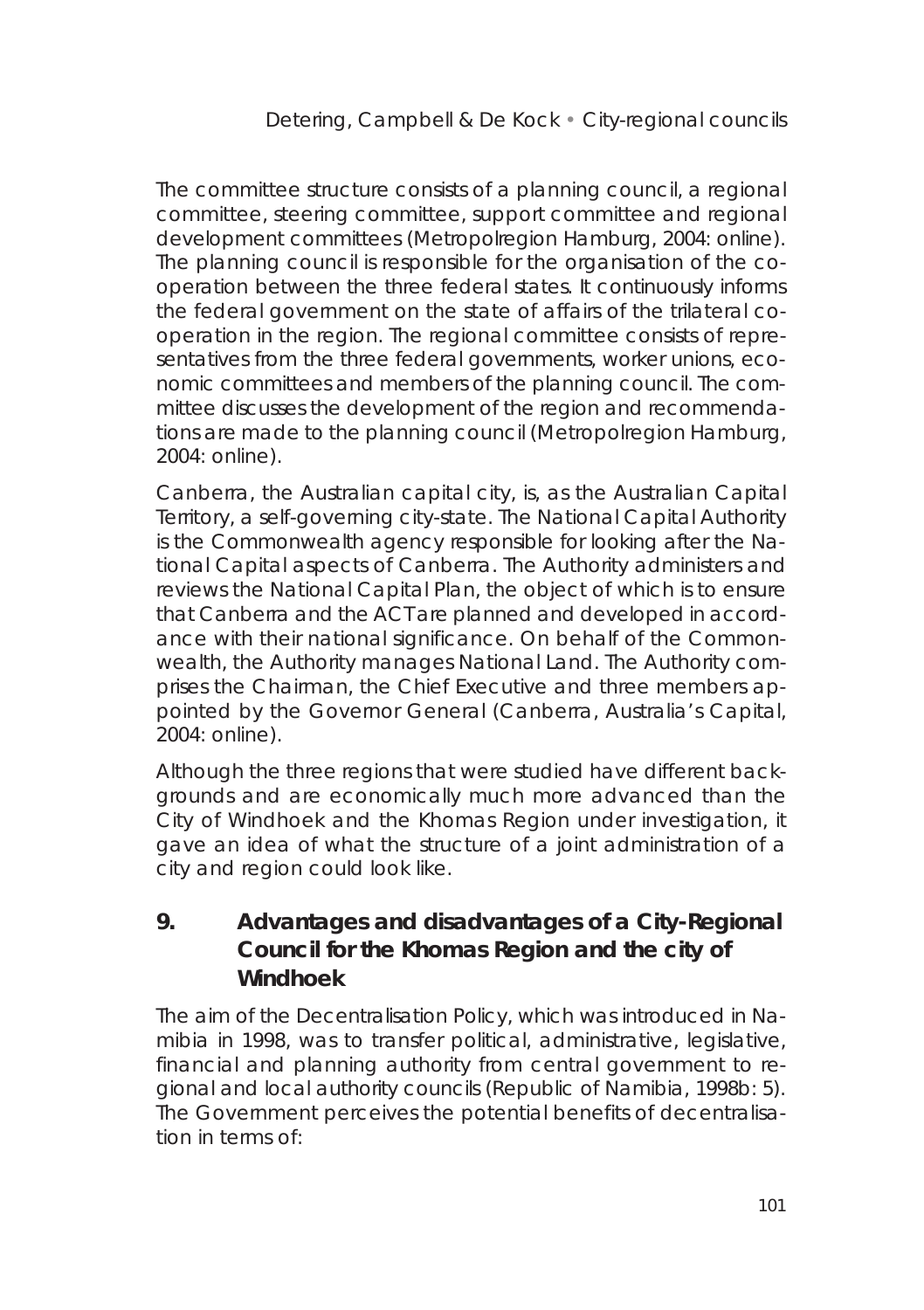- promoting genuine democracy and political equity;
- enhancing management efficiency;
- showing flexibility and responsiveness;
- creating enabling conditions for entrepreneurs and development; and
- aims at improving public sector management.

As has been shown and discussed, the Khomas Regional Council currently is not in a position to effectively carry out some of its responsibilities, due to a lack of know-how and experience. The combined administration of the City of Windhoek and the Khomas Region by a city-regional council, as proposed in this article, could be beneficial in so far as it aids the planning process and thus enhances management efficiency.

Windhoek is the largest city in the country and is endowed with well-developed infrastructure. Most economic activity is concentrated in this urban area. The Khomas Region dominantly consists of privately owned farmland. With a strengthened and more experienced planning component, the city-regional council might be in a position to speed up the development of the existing settlements in the Khomas Region.

The Khomas Regional Council is not in a position to spearhead regional development as it is not yet able to generate its own funds. At the moment it is dependent on the Ministry of Local, Regional Government and Housing for their financial support, as well as on the 5% levy contribution, made annually by the Windhoek Local Authority Council. From a financial point of view, a combined cityregional administration would be beneficial for regional development, as available resources could be used more effectively.

The Khomas Regional Council is not always in a position to process planning applications, which leads to delays in decision-making. Furthermore, private consultants have been employed by the Khomas Regional Council to prepare town planning schemes for the settlements of Kapps Farm and Aris (De Kock, 2004). This type of work cannot be done in-house as the Regional Council does not have a functioning planning division. The Windhoek City Council employs qualified town planners and engineers who could assist with the drafting and management of development plans for settlements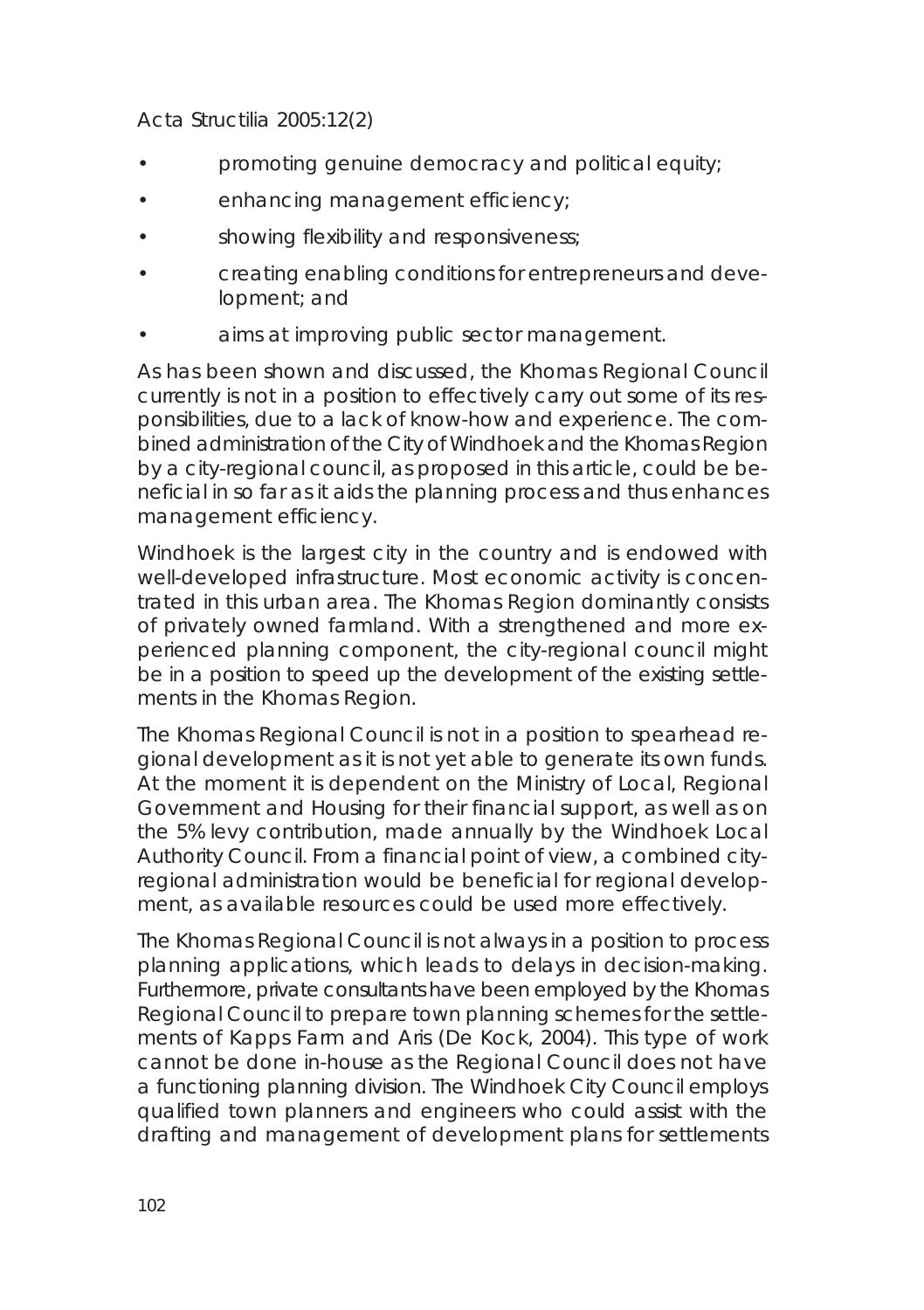in the Khomas Region. This could streamline the planning process and facilitate the prompt processing of planning applications.

# **10. Conclusion and recommendation**

This article intended to illustrate that the Regional Council, although well aware of its functions, is not in a position to exercise some of them, mainly due to the absence of communal land and a limited number of settlement areas. Urban fringe developments are taking place on the boundaries of the area under the jurisdiction of the local authority council. Although these settlements fall under the jurisdiction of the Khomas Regional Council, the Council is not competent to fulfil this function, mainly due to a lack of qualified manpower and experience. The Khomas Regional Council, although in a position to advise on and assist with city matters, interferes with issues falling under the jurisdiction of the Windhoek Local Authority Council. This interference is perceived by city officials as being unauthorised as no consultation and co-ordination with city officials take place, which leads to the situation that the two councils give conflicting advice on city matters.

In order to overcome the constraints as mentioned above and to prevent further unauthorised interference in local authority matters by the Khomas Regional Council, it is proposed that a 'city-regional council' be created. Such a council, it is presumed, can be a joint venture between the city and regional councils to facilitate the combined administration of the Windhoek city-region in order to regulate administration and streamline the processing of planning applications.

A joined Windhoek City-Regional Council is believed to be a sensible and workable solution for the capacity and financial problems being experienced by the Khomas Regional Council. In addition, the Windhoek Local Authority Council could benefit greatly from such a new arrangement, as it would provide the opportunity to widen its planning vision and to plan beyond the present confines of the local authority area into the future.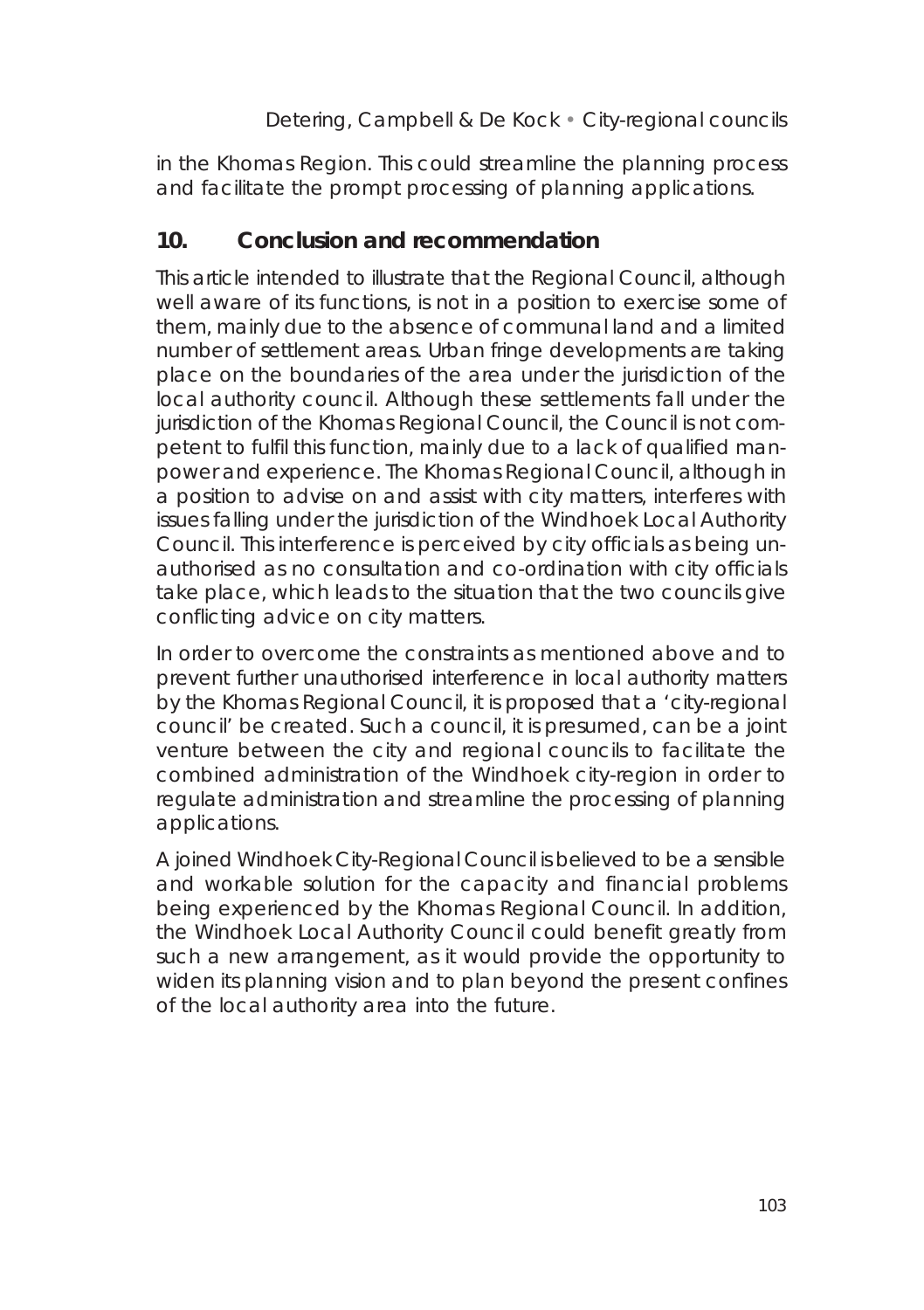**References**

Allmendinger, P. 2002. *Planning Theory*. Palgrave: Macmillan.

Banfield, E.C. 1973. Ends and means planning. In: Faludi, A. *A Reader in Planning Theory*. Oxford: Pergamon Press.

Canberra, Australia's Capital. 2004. *Canberra, the Seat of Government* [online]. Available from: <http://www/nationalcapital.gov.au> [Accessed 14 April 2004].

City of Windhoek. Budget for 2004/2005 financial year. Windhoek.

City of Windhoek. 2000b. Management Committee Agenda 2002-10-24, Windhoek.

City of Windhoek. 2001. Windhoek Urbanisation Report (1991-2011). Windhoek.

City regions. 2004. *Glossary* [online]. Available from: <http://www. findmehere.com/search/dictionary/c\_index.htm> [Accessed 2 April 2004].

De Kock, J. 1989. Decentralisation of Government Functions. Windhoek.

De Kock, J. February to September 2004, Senior Town and Regional Planner, Ministry of Local and Regional Government and Housing. Personal communication. Windhoek.

Die Republikein, 2004. 11 June 2004, p. 5.

Friedman, J. 1966. *Regional development policy: A case study of Venezuela*. Cambridge Massachusetts: MIT Press.

Glasson, J. 1978. *An introduction to regional planning*. 2nd ed. Suffolk: St Edmundsbury Press Limited.

Hall, P. 1992. *Urban and Regional Planning*. 3rd ed. London: Routledge.

Metropolregion Hamburg. 2004. *Politik und Verwaltung*. [online]. Available from: <http://www.metropolregion.hamburg.de> [Accessed 14 April 2004].

Namibia Development Consultants. 2000. Khomas Region. Regional Development Plan. Windhoek.

Peters, H.I. 18 August 2004. Chief Engineer: Technical Support. Personal communication. Windhoek.

Politics & Administration. 2004. *The Federal State Government of Berlin*. [online]. Available from: <http://www.berlin.de> [Accessed 13 April 2004].

Republic of Namibia, 2003. *2001 Population and Housing Census Namibia*. Windhoek, Namibia: Central Bureau of Statistics.